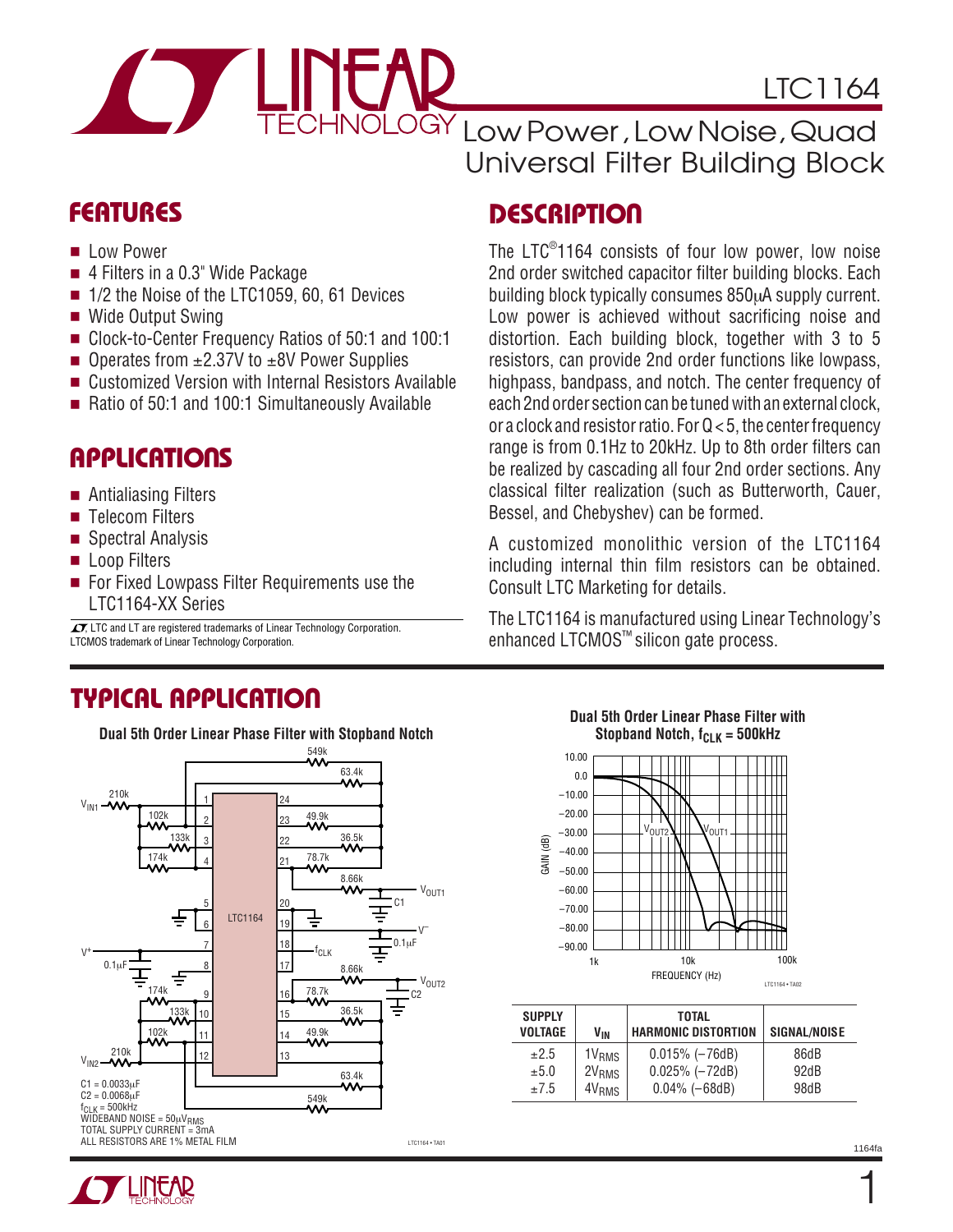### **ABSOLUTE MAXIMUM RATINGS** (Note 1)

Total Supply Voltage (V+ to V–)............................ 16.5V Power Dissipation.............................................. 500mW Storage Temperature Range ..................–65°C to 150°C Lead Temperature (Soldering, 10 sec).................. 300°C Operating Temperature Range

LTC1164AM, LTC1164M **(OBSOLETE)** ..... –55°C to 125°C LTC1164AC, LTC1164C .......................–40°C to 85°C



# **PACKAGE/ORDER INFORMATION**

Consult LTC Marketing for parts specified with wider operating temperature ranges.

### **ELECTRICAL CHARACTERISTICS The** ● **denotes specifications which apply over the full operating temperature**

**range, otherwise specifications are at T<sub>A</sub> = 25°C. (Internal Op Amps) V<sub>S</sub> = ±5V, R<sub>L</sub> = 5kΩ unless otherwise noted.** 

| <b>PARAMETER</b>                           | <b>CONDITIONS</b>                                         | MIN   | <b>TYP</b>           | <b>MAX</b> | <b>UNITS</b> |  |
|--------------------------------------------|-----------------------------------------------------------|-------|----------------------|------------|--------------|--|
| Supply Voltage Range                       |                                                           | ±2.37 |                      | ±8         | $\vee$       |  |
| <b>Voltage Swings</b>                      | $V_S = \pm 2.5V$<br>$V_S = \pm 5.0 V$<br>$V_S = \pm 7.5V$ | ±3.8  | ±1.6<br>±4.2<br>±6.1 |            | V<br>V<br>V  |  |
| Output Short Circuit Current (Source/Sink) | $V_S = \pm 5.0 V$                                         |       |                      |            | mA           |  |
| DC Open Loop Gain                          | $V_S = \pm 5.0V$                                          |       | 80                   |            | dB           |  |
| <b>GBW Product</b>                         | $V_S = \pm 5.0V$                                          |       |                      |            | <b>MHz</b>   |  |
| Slew Rate                                  | $V_S = \pm 5.0V$                                          |       | 1.6                  |            | $V/\mu s$    |  |



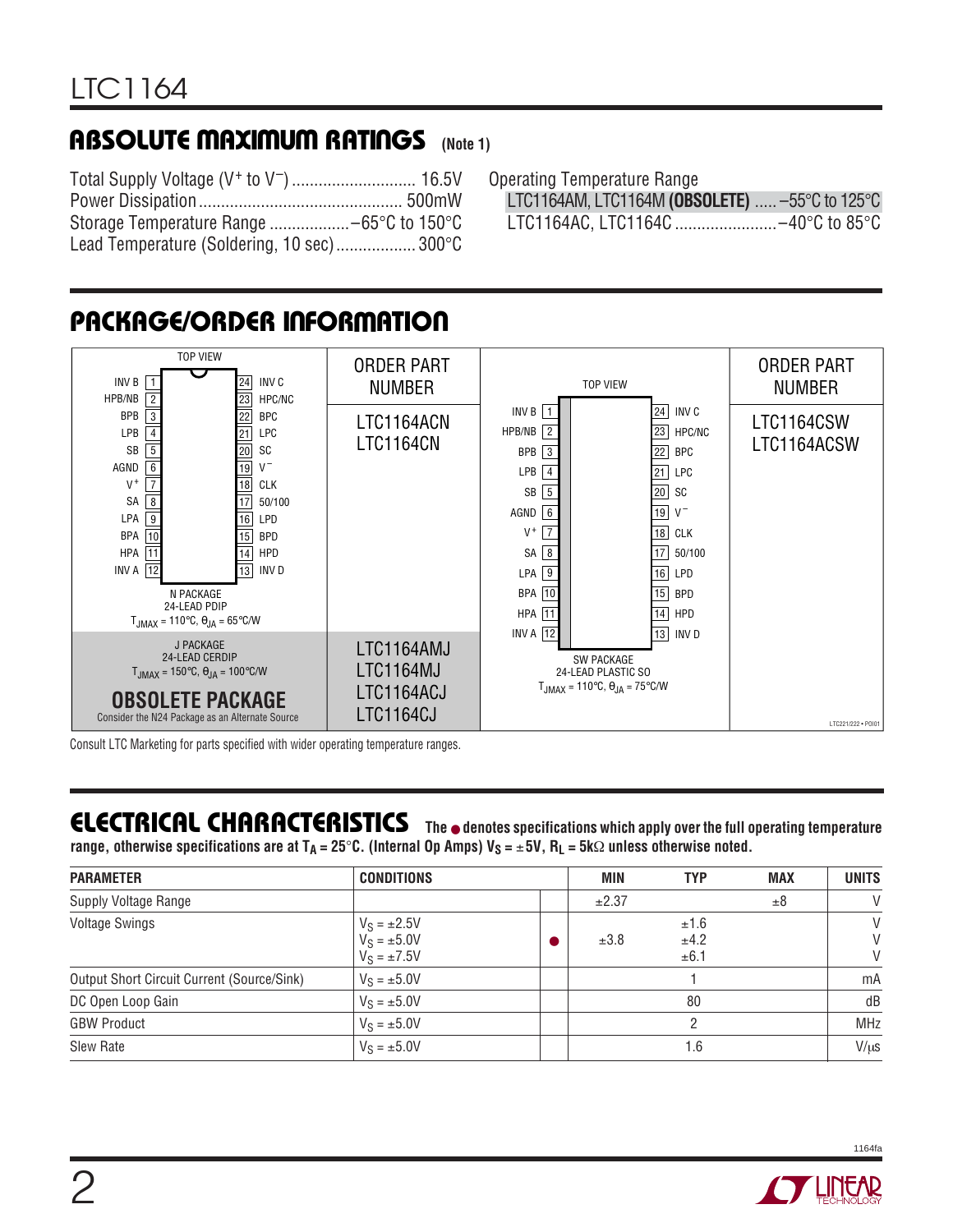### **ELECTRICAL CHARACTERISTICS**

**The** ● **denotes specifications which apply over the full operating temperature** range,otherwise specifications are at T<sub>A</sub> = 25°C. (Complete Filter) V<sub>S</sub> = ±5V, TTL Clock Input Level, unless otherwise specified.

| <b>PARAMETER</b>                                                      | <b>CONDITIONS</b>                                                                                                                    |           | <b>TYP</b><br><b>MIN</b> |            | <b>MAX</b>                                      | <b>UNITS</b><br>Hz |
|-----------------------------------------------------------------------|--------------------------------------------------------------------------------------------------------------------------------------|-----------|--------------------------|------------|-------------------------------------------------|--------------------|
| <b>Center Frequency Range</b>                                         |                                                                                                                                      |           | 0.1 to 20k               |            |                                                 |                    |
| Input Frequency Range (Note 2)                                        | 50:1<br>100:1                                                                                                                        |           |                          |            | $<$ f <sub>CLK</sub><br>$<$ f <sub>CLK</sub> /2 | Hz<br>Hz           |
| Clock-to-Center Frequency Ratio, f <sub>CLK</sub> /f <sub>O</sub>     | Sides A, B, C: Mode 1, R1 = R3 = 50k,<br>$R2 = 5k$ ,<br>Side D: Mode 3, R1 = $R3 = 50k$ ,<br>$R2 = R4 = 5k$<br>$f_0 = 5kHz$ , Q = 10 |           |                          |            |                                                 |                    |
| LTC1164A                                                              | 50:1, $f_{CLK} = 250kHz$                                                                                                             |           |                          |            | $50 + 0.5$                                      | $\frac{0}{0}$      |
| LTC1164                                                               | 50:1, $f_{CLK} = 250$ kHz                                                                                                            |           |                          |            | $50 \pm 0.9$                                    | $\frac{0}{0}$      |
| LTC1164A                                                              | 100:1, $f_{CLK} = 500kHz$                                                                                                            |           |                          |            | 100 ± 0.5                                       | $\frac{0}{0}$      |
| LTC1164                                                               | 100:1, $f_{CLK} = 500kHz$                                                                                                            |           |                          |            | $100 + 0.9$                                     | $\frac{0}{0}$      |
| Clock-to-Center Frequency Ratio,<br>Side to Side Matching<br>LTC1164A | Sides A, B, C, Mode 1, $f_0 = 5kHz$ , Q = 10<br>Side D Mode 3, $f_0 = 5kHz$ , $Q = 10$<br>50:1, $f_{CLK} = 250$ kHz                  |           |                          |            | 0.5                                             | $\frac{0}{0}$      |
| LTC1164                                                               | 50:1, $f_{CLK} = 250$ kHz                                                                                                            |           |                          |            | 1.0                                             | $\frac{0}{0}$      |
| Q Accuracy                                                            | Sides A, B, C, Mode 1, $f_0 = 5kHz$ , Q = 10<br>50:1, $f_{CLK} = 250kHz$                                                             |           |                          | ±2         | ±5                                              | $\frac{0}{0}$      |
|                                                                       | 100:1, $f_{CLK} = 500kHz$                                                                                                            | $\bullet$ |                          | ±2         | ±5                                              | $\frac{0}{0}$      |
|                                                                       | Side D Mode 3, $f_0 = 5kHz$ , $Q = 10$<br>50:1, $f_{CLK} = 250kHz$                                                                   |           |                          | ±3         | ±6                                              | $\frac{0}{0}$      |
|                                                                       | 100:1, $f_{CLK} = 500kHz$                                                                                                            |           |                          | $\pm 6$    | ±12                                             | $\frac{0}{0}$      |
| f <sub>0</sub> Temperature Coefficient                                | $f_{CLK} \leq 500$ kHz                                                                                                               |           |                          | ±1         |                                                 | ppm/°C             |
| Q Temperature Coefficient                                             | $f_{CLK} \leq 250$ kHz                                                                                                               |           |                          | ±5         |                                                 | ppm/°C             |
| Maximum Clock Frequency                                               | Mode 1, $Q < 2.5$<br>$V_S \ge \pm 7.0V$ , 50:1 or 100:1                                                                              |           |                          | 1.5        |                                                 | <b>MHz</b>         |
|                                                                       | Mode 3, $Q < 5$<br>$V_S \ge \pm 5V$ , 50:1 or 100:1                                                                                  |           |                          | 1.0        |                                                 | <b>MHz</b>         |
|                                                                       | Mode 3, $Q < 5$<br>$V_S = \pm 2.5V$ , 50:1 or 100:1                                                                                  |           |                          | 500        |                                                 | kHz                |
| f <sub>CLK</sub> Feedthrough                                          | $f_{CLK} \le 500$ kHz, $V_S = \pm 5V$                                                                                                |           |                          | 200        |                                                 | $\mu V_{RMS}$      |
| DC Offset Voltages                                                    | V <sub>OS1</sub>                                                                                                                     |           |                          | 2          | 20                                              | mV                 |
| (See Figure 1 and Table 1)                                            | V <sub>OS2</sub><br>V <sub>OS3</sub>                                                                                                 | 0         |                          | 3<br>$\,3$ | 45<br>45                                        | mV<br>mV           |
| Power Supply Current                                                  | $V_S = \pm 2.5V$                                                                                                                     |           |                          | 4          |                                                 | mA                 |
|                                                                       | $V_S = \pm 5V$ , Temp $\geq 25^{\circ}C$                                                                                             |           |                          | 3.6        | 5                                               | mA                 |
|                                                                       | $V_S = \pm 5V$                                                                                                                       | $\bullet$ |                          | 5.6        | 8                                               | mA                 |
|                                                                       | $V_S = \pm 7.5V$ , Temp $\geq 25^{\circ}C$<br>$V_S = \pm 7.5V$                                                                       |           |                          | 6<br>9     | 8<br>11                                         | mA<br>mA           |

**Note 1:** Absolute Maximum Ratings are those values beyond which the life of a device may be impaired.

**Note: 2:** Guaranteed by design. Not tested.

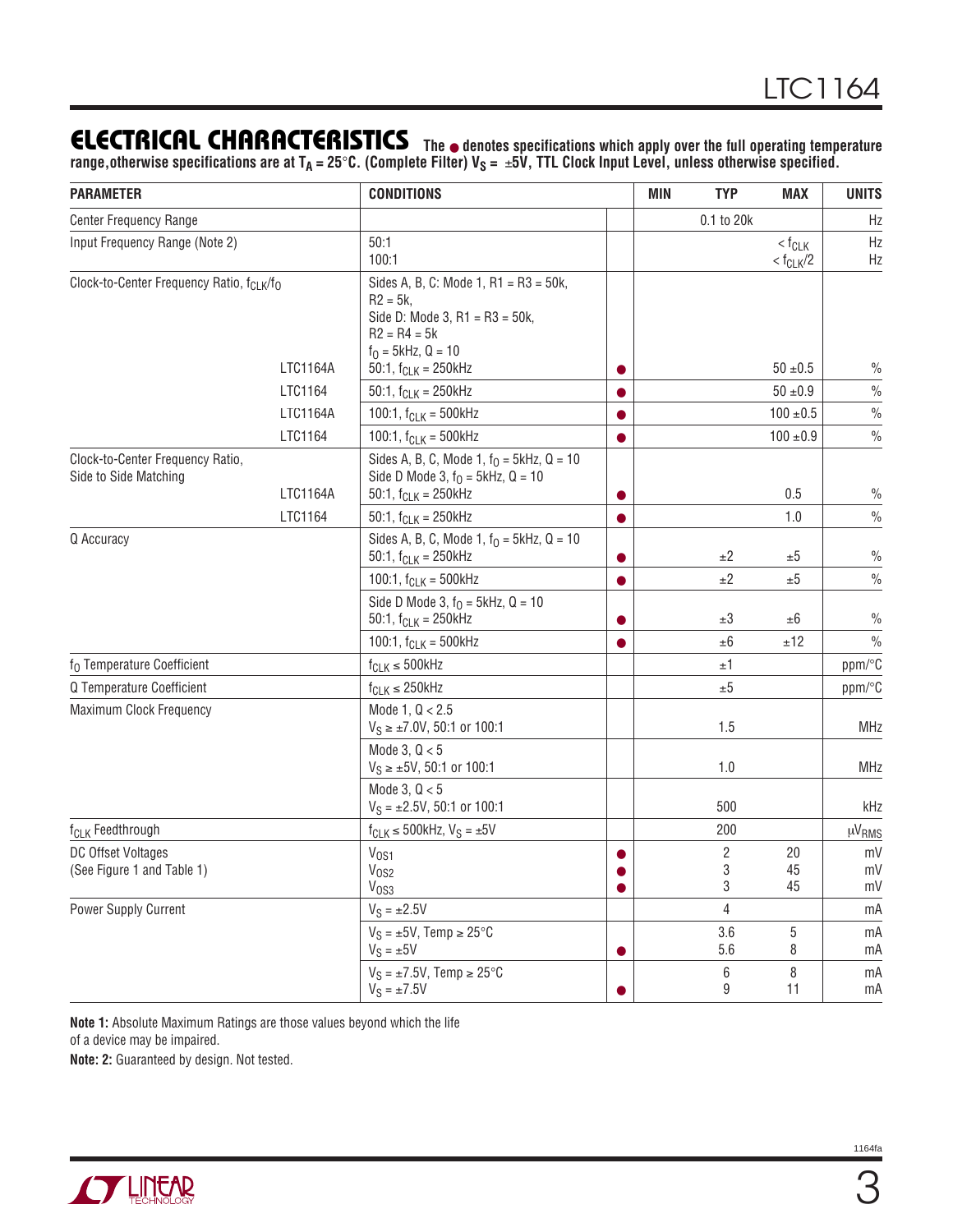## **ELECTRICAL CHARACTERISTICS**



**Figure 1. Equivalent Input Offsets of 1/4 LTC1164 Filter Building Block**

| Table 1. Output DC Offsets One 2nd Order Section |  |  |
|--------------------------------------------------|--|--|
|                                                  |  |  |

| <b>MODE</b>    | <b>VOSN</b><br>PIN 2, 11, 14, 23                                                                      | <b>VOSBP</b><br>PINS 3, 10, 15, 22 | V <sub>OSLP</sub><br>PINS 4, 9, 16, 21                                                                            |
|----------------|-------------------------------------------------------------------------------------------------------|------------------------------------|-------------------------------------------------------------------------------------------------------------------|
|                | $V_{0S1}[(1/Q) + 1 +   H_{0LP}  ] - V_{0S3}/Q$                                                        | V <sub>OS3</sub>                   | $V_{OSN} - V_{OS2}$                                                                                               |
| 1 <sub>b</sub> | $V_{0S1}[(1/Q) + 1 + R2/R1] - V_{0S3}/Q$                                                              | V <sub>OS3</sub>                   | $\sim$ (V <sub>OSN</sub> – V <sub>OS2</sub> ) (1 + R5/R6)                                                         |
| 2              | $[V_{OS1}(1 + R2/R1 + R2/R3 + R2/R4) - V_{0SS}(R2/R3)]$ •<br>$[R4/(R2 + R4)] + V_{0S2}[R2/(R2 + R4)]$ | V <sub>OS3</sub>                   | $V_{OSN} - V_{OS2}$                                                                                               |
| 3              | V <sub>0S2</sub>                                                                                      | V <sub>OS3</sub>                   | $V_{0S1}$ $\left[1 + \frac{R4}{R1} + \frac{R4}{R2} + \frac{R4}{R3}\right] - V_{0S2}$ $\left(\frac{R4}{R2}\right)$ |
|                |                                                                                                       |                                    | $-V$ <sub>0S3</sub> $\left(\frac{R4}{R3}\right)$                                                                  |

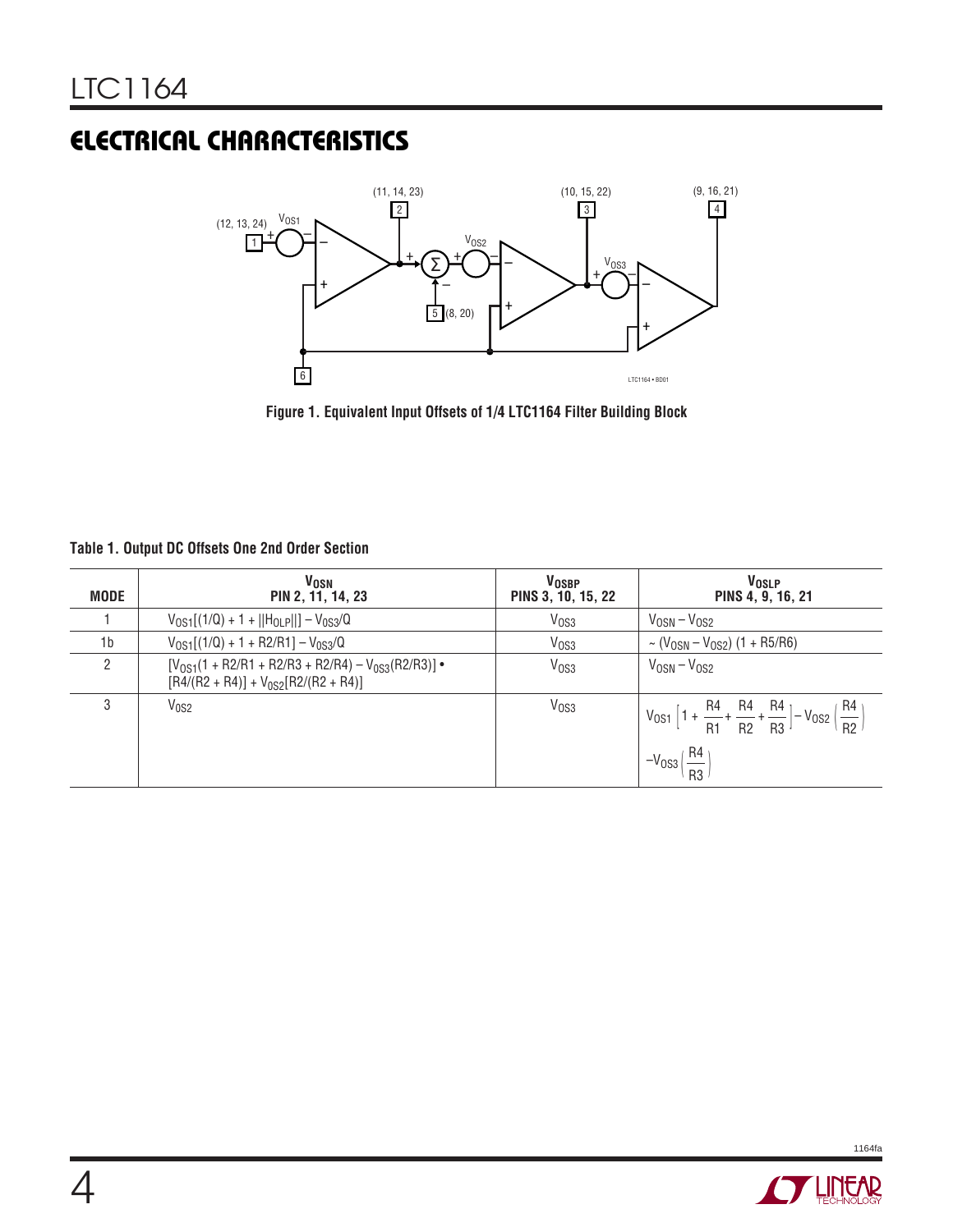### **BLOCK DIAGRAM**



LTC1164 • BD02

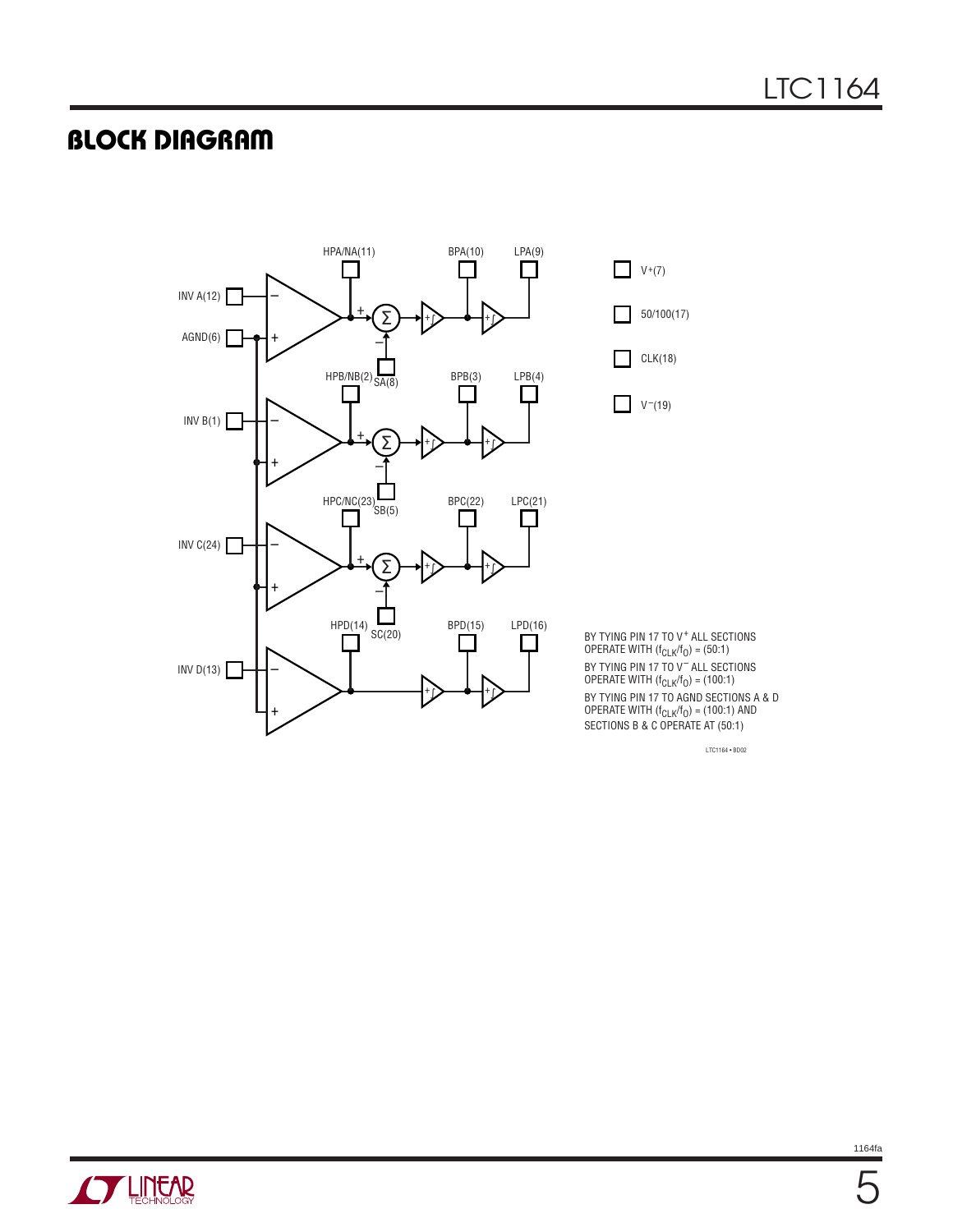### **TYPICAL PERFORMANCE CHARACTERISTICS**

AMPLITUDE (V<sub>RMS</sub>) LTC1164 • TPC07

0.5 1.0 1.5 2.0 2.5 3.0 3.5 4.0 4.5 5.0

0.001 50:1 R1 = R2 = R3 = R4 = 25k

 $f_{\mathsf{IN}}$  = 1kHz f<sub>CLK</sub> = 250kHz





LTC1164 • TPC08

±VSUPPLY (V)  $\pm 2.500$   $\pm 3.500$   $\pm 4.500$   $\pm 5.500$   $\pm 6.500$   $\pm 7.500$ 

0.000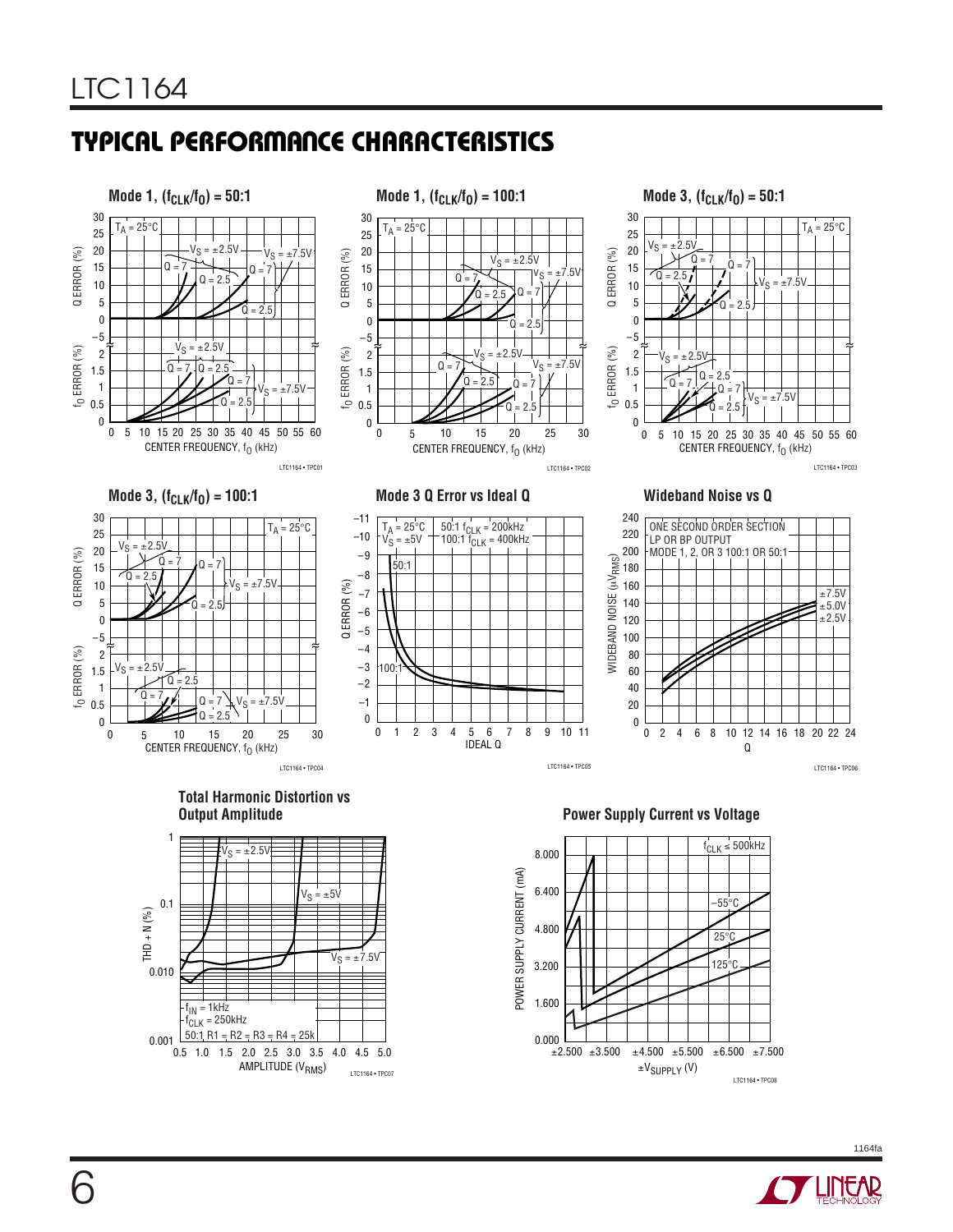### **PIN FUNCTIONS**

#### **Power Supplies (Pins 7,19)**

They should be bypassed with 0.1µF ceramic disc. Low noise, non-switching, power supplies are recommended. The device operates with a single 5V supply and with dual supplies. The absolute maximum operating power supply voltage is  $\pm$ 8.25V. Supply reversal is not allowed and can cause latch up. When using dual supplies, loads between the positive and negative supply (even light loads) can cause momentary supply reversal during power-up. A clamp diode from each supply to ground will prevent reversal and latch problems.

#### **Clock (Pin 18)**

For  $\pm$ 5V supplies the logic threshold level is 1.8V. For  $\pm$ 8V and 0 to 5V supplies the logic threshold level is 2.8V. The logic threshold levels vary  $\pm 100$ mV over the full military temperature range. The recommended duty cycle of the input clock is 50%, although for clock frequencies below 500kHz the clock "on" time can be as low as 200ns. The maximum clock frequency for single 5V supply and Q values  $\lt 5$  is 500kHz and for  $\pm 5V$  supplies and above is 1MHz. The clock input can be applied before power is turned on as long as there is no chance the clock signal will go below the  $V^-$  supply.

#### **AGND (PIN 6)**

When the LTC1164 operates with dual supplies, Pin 6 should be tied to system ground. When the LTC1164 operates with a single positive supply, the analog ground pin should be tied to 1/2 supply and it should be bypassed with a 4.7 $\mu$ F solid tantalum in parallel with a 0.1 $\mu$ F ceramic disc, Figure 2. The positive input of all the internal op amps, as well as the common reference of all the internal switches, are internally tied to the analog ground pin. Because of this, a very "clean" ground is recommended.

#### **50/100 (Pin 17)**

By tying Pin 17 to V<sup>+</sup>, all filter sections operate with a clockto-center frequency ratio internally set at 50:1. When Pin 17 is at mid-supplies, sections B and C operate with  $(f_C, k)$  $f<sub>0</sub>$ ) = 50:1 and sections A and D operate at (100:1). When Pin 17 is shorted to the negative supply pin, all filter sections operate with  $(f_{CLK}/f_0) = 100:1$ .



\*LT1004 CAN BE REPLACED WITH A 7.5k RESISTOR FOR V<sup>+</sup> >6.5V

**Figure 2. Single Supply Operation**



7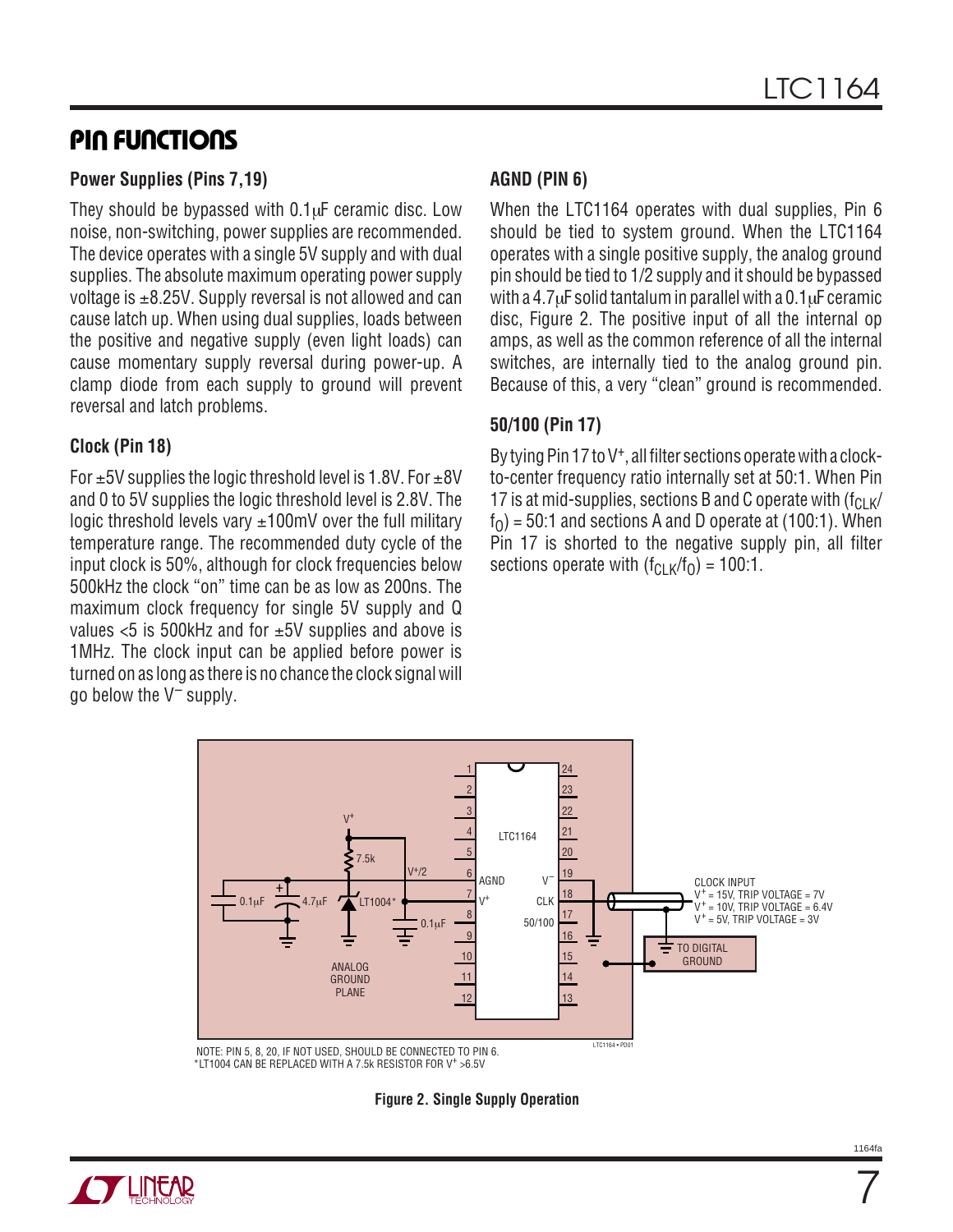### **APPLICATIONS INFORMATION**

### **ANALOG CONSIDERATIONS**

#### **1. Grounding and Bypassing**

The LTC1164 should be used with separated analog and digital ground planes and single point grounding techniques.

Pin 6 (AGND) should be tied directly to the analog ground plane.

Pin  $7 (V<sup>+</sup>)$  should be bypassed to the ground plane with a 0.1µF ceramic disk with leads as short as possible. Pin 19  $(V^-)$  should be bypassed with a 0.1 $\mu$ F ceramic disk. For single supply applications,  $V^-$  can be tied to the analog ground plane.

For good noise performance,  $V^+$  and  $V^-$  must be free of noise and ripple.

All analog inputs should be referenced directly to the single point ground. The clock inputs should be shielded from and/or routed away from the analog circuitry and a separate digital ground plane used.

Figure 3 shows an example of an ideal ground plane design for a two sided board. Of course this much ground plane will not always be possible, but users should strive to get as close to this as possible. Proto boards are not recommended.

#### **2. Buffering the Filter Output**

When driving coaxial cables and 1x scope probes, the filter output should be buffered. This is important especially when high Qs are used to design a specific filter. Inadequate buffering may cause errors in noise, distortion, Q, and gain measurements. When 10x probes are used, buffering is usually not required. A buffer is recommended especially when THD tests are performed. As shown in Figure 4, the buffer should be adequately bypassed to minimize clock feedthrough.



**Figure 3. Example Ground Plane Breadboard Technique for LTC1164**

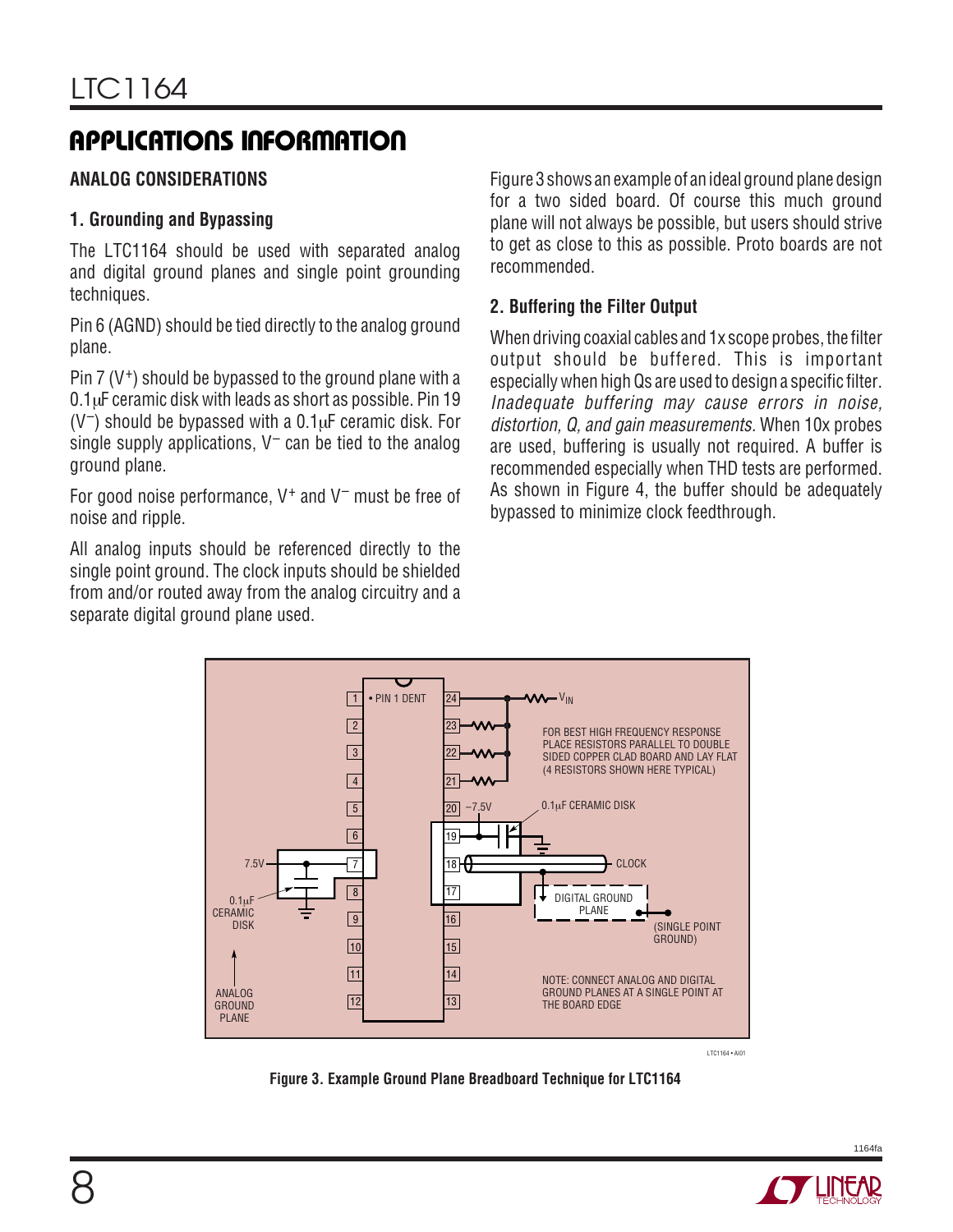### **APPLICATIONS INFORMATION**

#### **3. Offset Nulling**

Lowpass filters may have too much DC offset for some users. A servo circuit may be used to actively null the offsets of the LTC1164 or any LTC switched capacitor filter. The circuit shown in Figure 5 will null offsets to better than 300µV. This circuit takes seconds to settle because of the integrator pole frequency.

#### **4. Noise**

All the noise performance mentioned excludes the clock feedthrough. Noise measurements will degrade if the already described grounding, bypassing, and buffering techniques are not practiced. The Wideband Noise vs Q curve shown in the Typical Performance Characteristics Section is a very good representation of the noise performance of this device.



**Figure 4. Buffering the Output of a 4th Order Bandpass Realization**

### **MODES OF OPERATION**

#### **PRIMARY MODES**

#### **Mode 1**

In Mode 1, the ratio of the external clock frequency to the center frequency of each 2nd order section is internally fixed at 50:1 or 100:1. Figure 6 illustrates Mode 1 providing 2nd order notch, lowpass, and bandpass outputs. Mode 1 can be used to make high order Butterworth Iowpass filters; it can also be used to make low Q notches and for cascading 2nd order bandpass functions tuned at the same center frequency with unity gain. Mode 1 is faster than Mode 3. Note that Mode 1 can only be implemented with 3 of the 4 LTC1164 sections because section D has no externally available summing node. Section D, however, can be internally connected in Mode 1 upon special request.



**Figure 5. Servo Amplifier**

**Figure 6. Mode 1: 2nd Order Filter Providing Notch, Bandpass, Lowpass**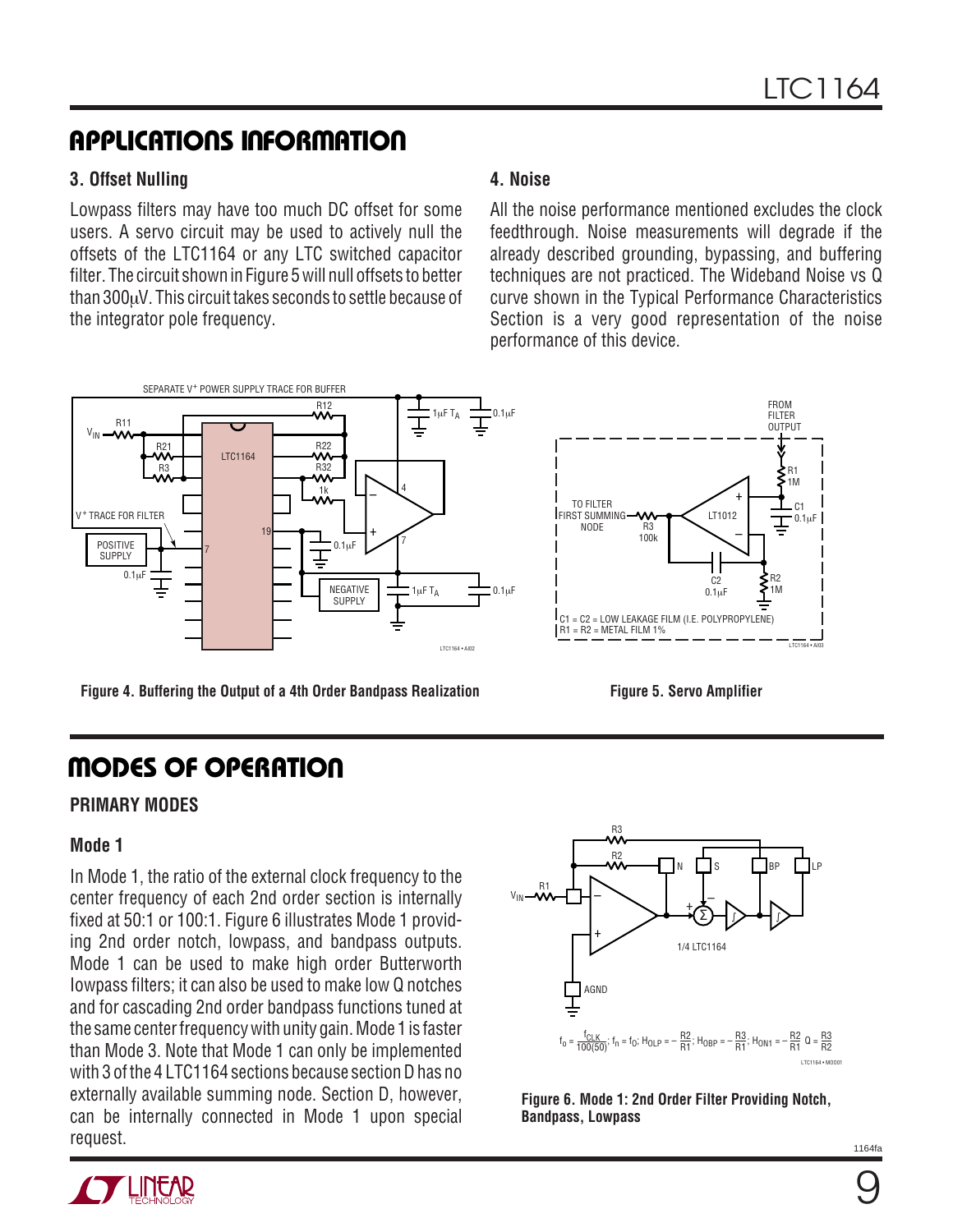### **MODES OF OPERATION**

#### **Mode 3**

Mode 3 is the second of the primary modes. In Mode 3, the ratio of the external clock frequency to the center frequency of each 2nd order section can be adjusted above or below 50:1 or 100:1. Side D of the LTC1164 can only be connected in Mode 3. Figure 7 illustrates Mode 3, the classical state variable configuration, providing highpass, bandpass, and lowpass 2nd order filter functions. Mode 3 is slower than Mode 1. Mode 3 can be used to make high order all-pole bandpass, lowpass, highpass and notch filters.

When the internal clock-to-center frequency ratio is set at 50:1, the design equations for Q and bandpass gain are different from the 100:1 case. This was done to provide speed without penalizing the noise performance.





#### **Figure 7. Mode 3: 2nd Order Filter Providing Highpass, Bandpass, Lowpass**

#### **SECONDARY MODES**

#### **Mode 1b**

Mode 1b is derived from Mode 1. In Mode 1b, Figure 8, two additional resistors R5 and R6, are added to alternate the amount of voltage feedback from the lowpass output into the input of the SA (or SB or SC) switched capacitor summer. This allows the filter clock-to-center frequency ratio to be adjusted beyond 50:1 or 100:1. Mode 1b maintains the speed advantages of Mode 1.

#### **Mode 2**

Mode 2 is a combination of Mode 1 and Mode 3, as shown in Figure 9. With Mode 2, the clock-to-center frequency ratio,  $f_{\text{CLK}}/f_0$ , is always less than 50:1 or 100:1. The advantage of Mode 2 is that it provides less sensitivity to resistor tolerances than does Mode 3. As in Mode 1, Mode 2 has a notch output which depends on the clock frequency, and the notch frequency is therefore less than the center frequency,  $f_0$ .

When the internal clock-to-center frequency ratio is set at 50:1, the design equations for Q and bandpass gain are different from the 100:1 case.



**Figure 8. Mode 1b: 2nd Order Filter Providing Notch, Bandpass, Lowpass**

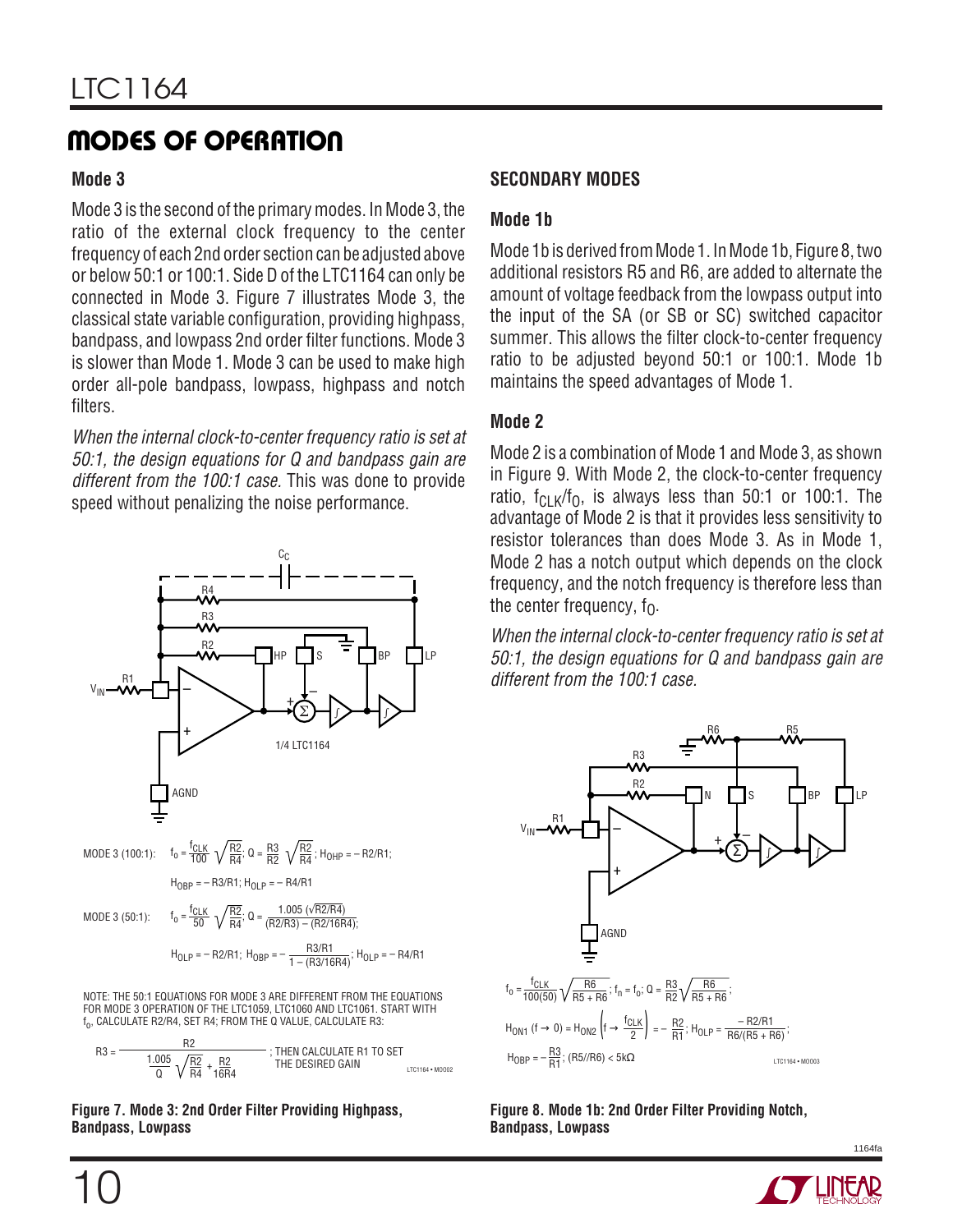### **MODES OF OPERATION**

#### **Mode 3A**

This is an extension of Mode 3 where the highpass and lowpass output are summed through two external resistors  $R_H$  and  $R_I$  to create a notch. This is shown in Figure 10. Mode 3A is more versatile than Mode 2 because the notch frequency can be higher or lower than the center frequency of the 2nd order section. The external op amp of Figure 10 is not always required. When cascading the sections of the LTC1164, the highpass and lowpass outputs can be summed directly into the inverting input of the next section. The topology of Mode 3A is useful for elliptic highpass and notch filters with clock to cutoff frequency ratios higher than 100:1. This is often required to extend the allowed input signal frequency range and to avoid premature aliasing.

When the internal clock-to-center frequency ratio is set at 50:1, the design equations for Q and bandpass gain are different from the 100:1 case.









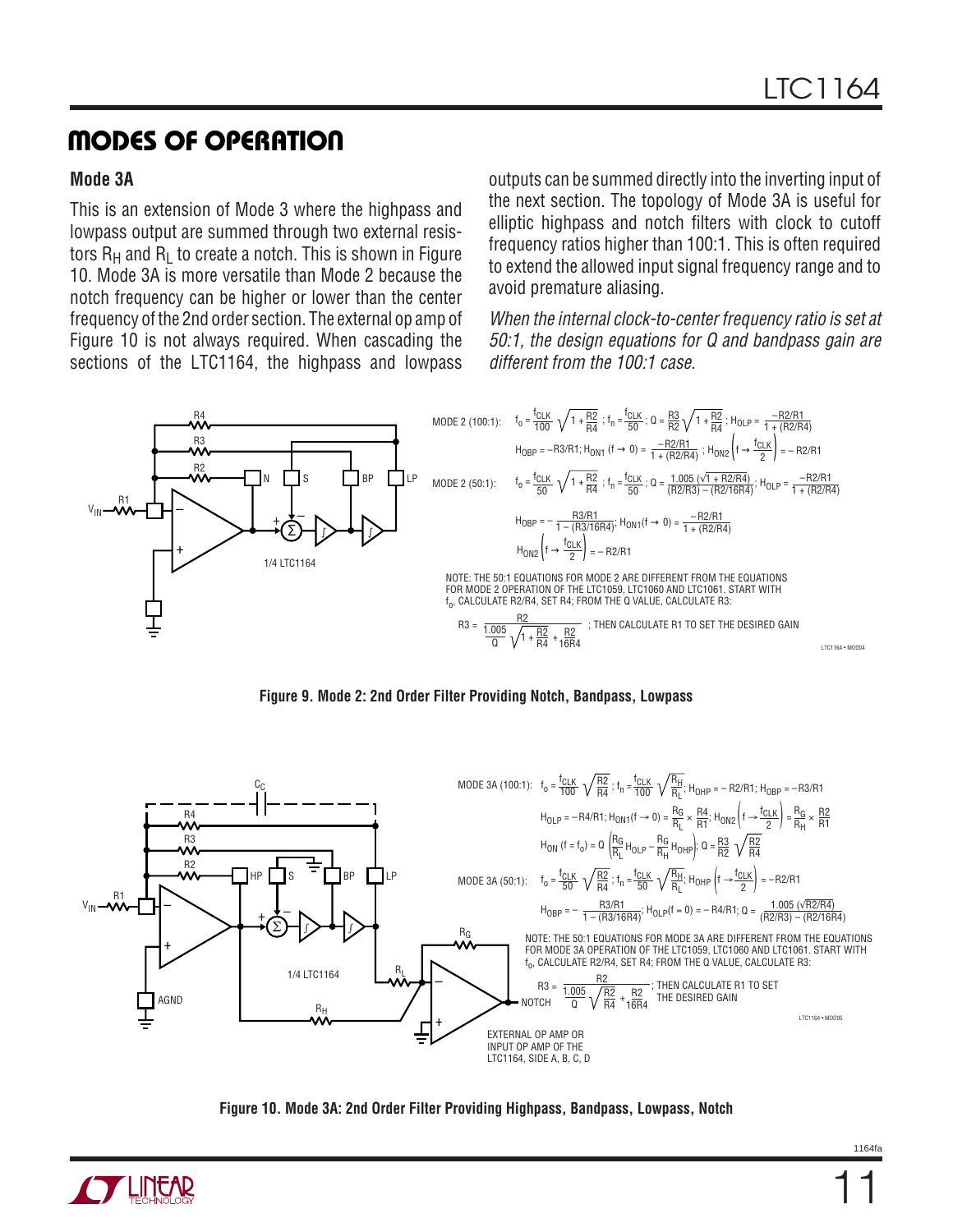### **TYPICAL APPLICATIONS**



Figure 11. 8th Order Lowpass Butterworth, Passband Noise  $90\mu V_{RMS}$ **(Also Refer to the LTC1164-5)**



**LTC1164 8th Order Butterworth, fCLK = 500kHz, f–3dB = 10kHz** ±**8V, A. 2VRMS, B. 4VRMS**



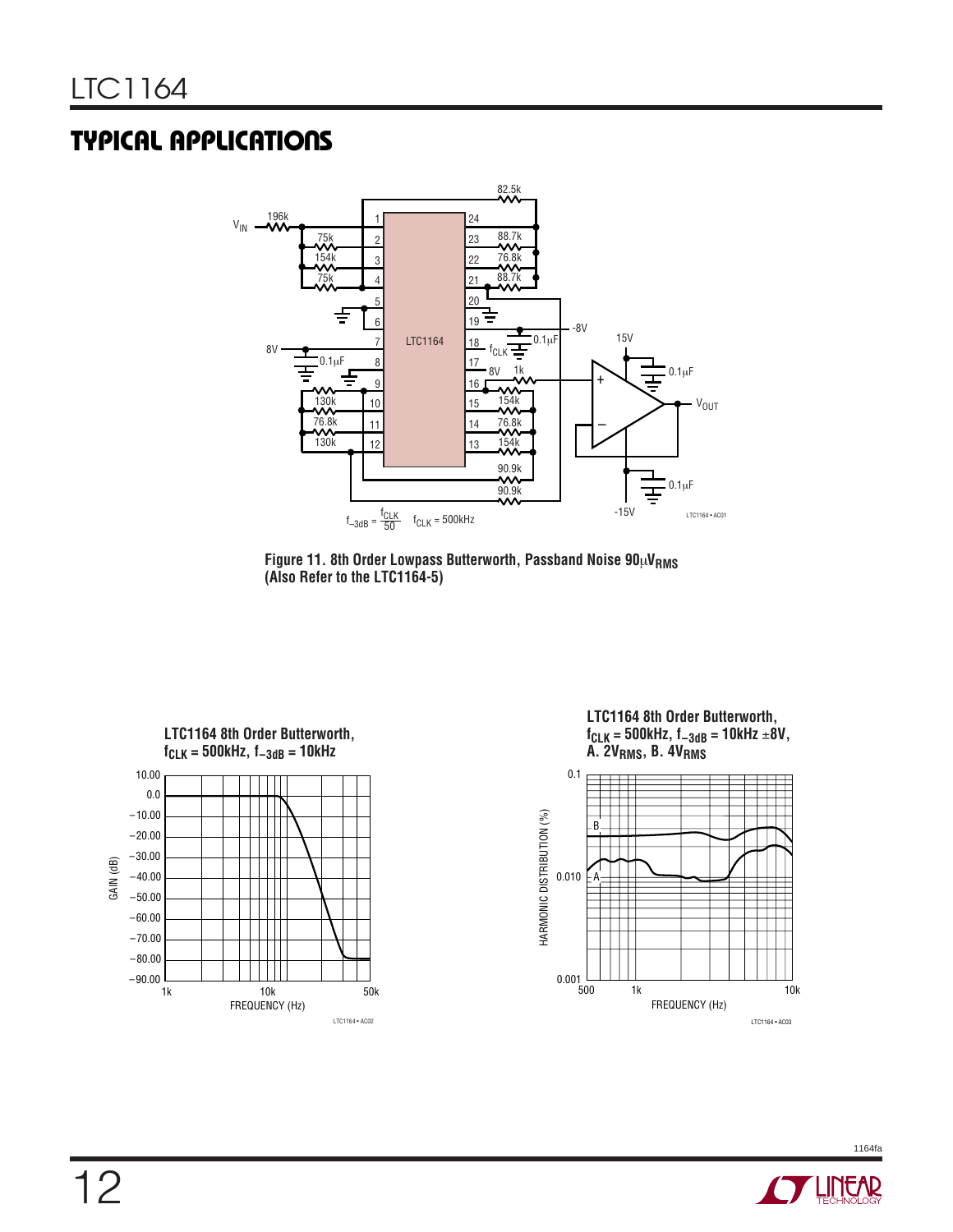### **TYPICAL APPLICATIONS**



**Figure 12. 8th Order Lowpass Single Supply Elliptic-Bessel Transitional Filter Total Supply Current = 4mA, Passband Noise 50**µ**VRMS**





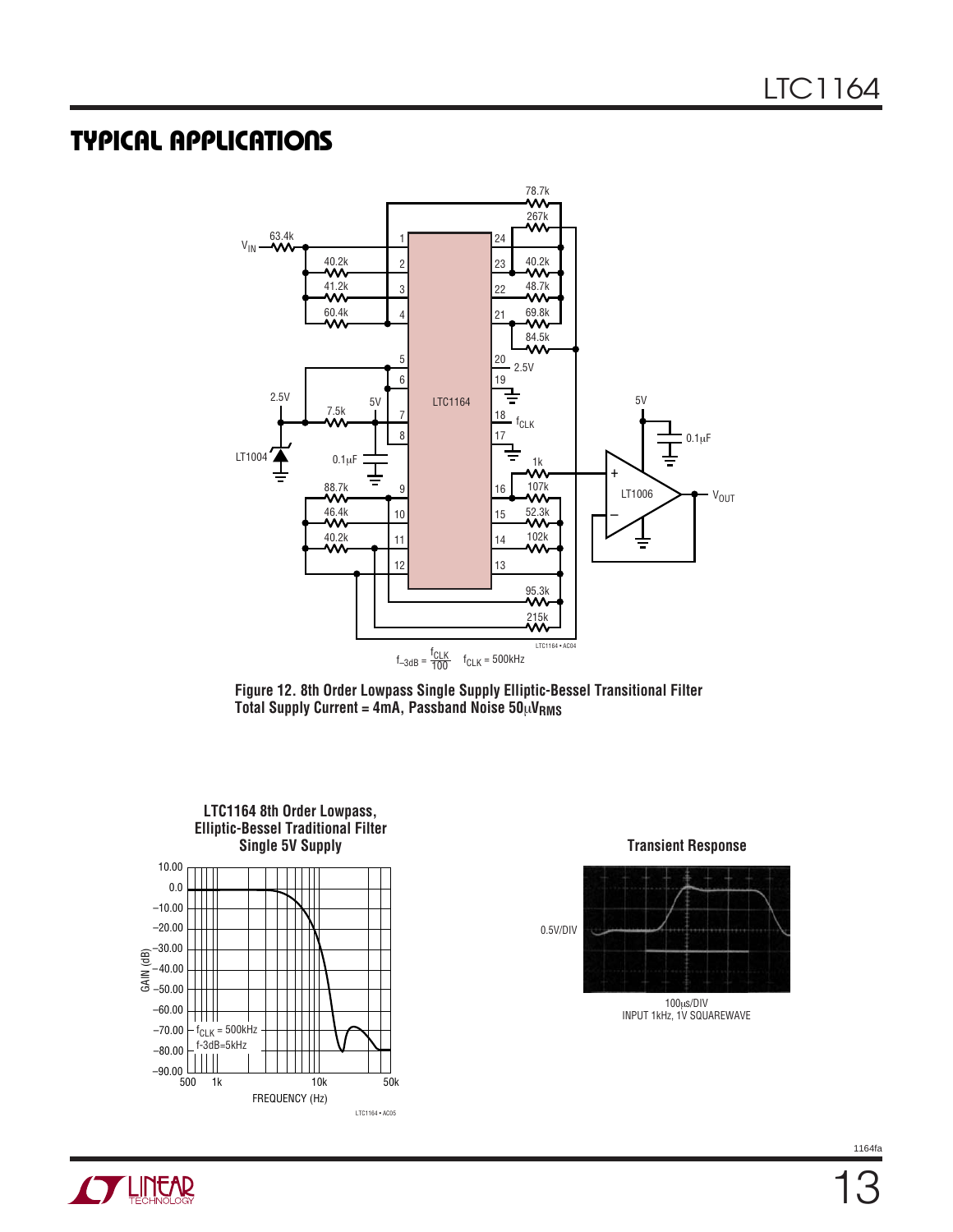### **TYPICAL APPLICATIONS**



Figure 13. LTC1164 8th Order Lowpass Elliptic, f<sub>CUTOFF</sub> = 5kHz, f<sub>CLK</sub> = 250kHz, –78dB at 10kHz, **Passband Noise = 110**µ**VRMS** ±**5V (Also Refer to the LTC1164-6)**



**Figure 14. LTC1164 8th Order Lowpass Elliptic, f<sub>CUTOFF</sub> = 5kHz** 

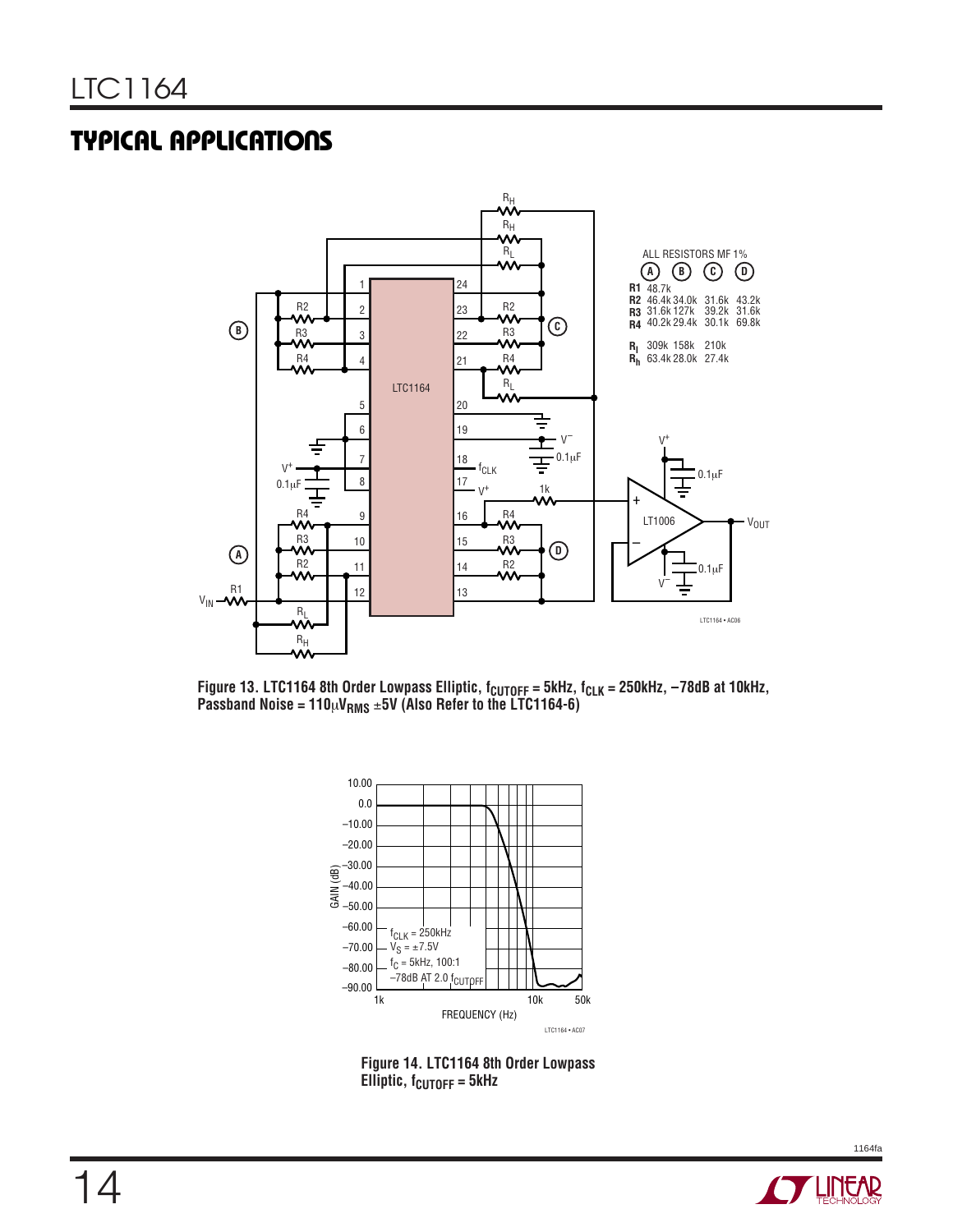**Figure 16. LTC1164 9th Order Lowpass**

FREQUENCY (Hz)

f<sub>CLK</sub> = 400kHz  $V_S = \pm 7.5V$ f<sub>C</sub> = 4kHz 100:1

.co.:<br>-74dB AT 1.25 f<sub>CUTOFF</sub>

LTC1164 • AC07

10k 20k

**Elliptic, f<sub>CUTOFF</sub> = 4kHz** 

1k –90.00

–70.00

–60.00 –50.00

–80.00

–40.00

–30.00

10.00

0.0

–10.00

–20.00

GAIN (dB)

### **TYPICAL APPLICATIONS**



Figure 15. LTC1164 9th Order Lowpass Elliptic, Fixed f<sub>CUTOFF</sub> = 4kHz,  $f_{CLK} = 400$ kHz,  $-74$ dB at 5kHz, Passband Noise =  $210 \mu \text{V}_{RMS} \pm 5 \text{V}$ 

### **U PACKAGE DESCRIPTIO**





Information furnished by Linear Technology Corporation is believed to be accurate and reliable. However, no responsibility is assumed for its use. Linear Technology Corporation makes no representation that the interconnection of its circuits as described herein will not infringe on existing patent rights.

15